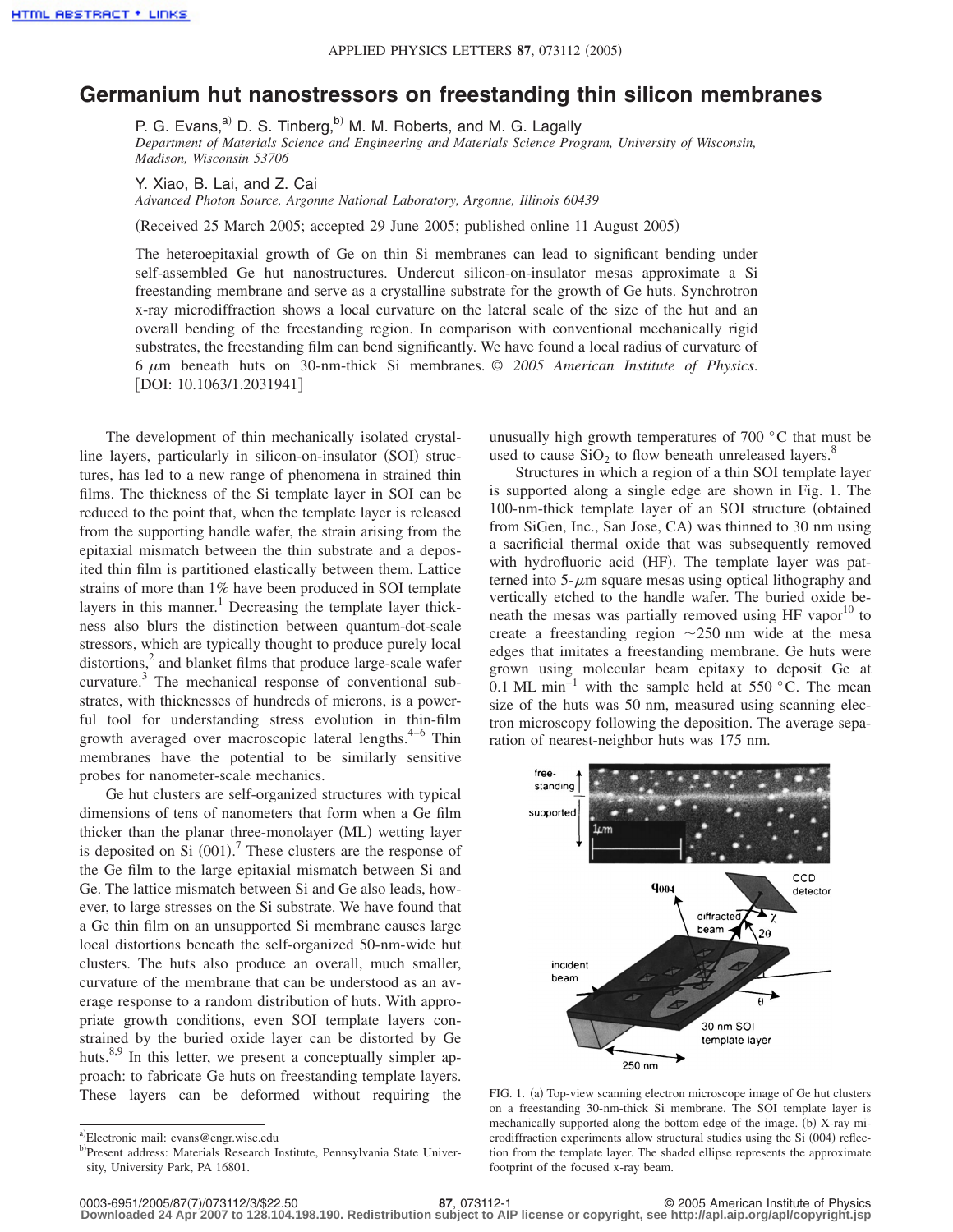

FIG. 2. Images of the Si (004) x-ray reflections of a freestanding 30 nm SOI template layer: (a) with Ge hut nanostressors, (b) without Ge. (c) The Si (004) reflection of the handle wafer shows a vertical streak caused by an artifact in the CCD camera used to acquire the diffraction patterns, and a shadow caused by the central stop that is part of the x-ray focusing apparatus (Ref. 11). The  $\chi$  direction is horizontal in these images.

The strain induced by the huts into the Si template layer was determined using x-ray microdiffraction at station  $2ID-D$  of the Advanced Photon Source.<sup>11</sup> The sample was aligned on a diffractometer with the incident beam positioned near the edge of the membrane. The 11.2 keV x-rays from the undulator source were focused to a diameter less than 200 nm using a Fresnel zone plate. The elongated footprint of the beam was parallel to the edge so that the x-ray beam illuminated only the freestanding region (Fig. 1). A slight difference in the orientations of the handle wafer and template layer allowed their diffraction signatures to be studied simultaneously. Although present microdiffraction techniques lack the spatial resolution necessary to isolate a single Ge hut, unless they are grown several times farther apart, the spatial resolution is sufficient to study just a few adjacent huts with identical local conditions. A charge-coupled device (CCD) two-dimensional detector was used to measure the intensity of the diffracted beam on a plane spanned by two angles,  $2\theta$  and  $\chi$ . Here  $2\theta$  is the conventional angle between incident and diffracted beams and  $\chi$  measures the lateral deflection of the diffracted x-ray beam. The bulk Si (004) reflection of the handle wafer (Fig. 2, inset) was obtained to determine the angular resolution of the system in the  $\chi$  direction, which is limited to 0.05° by the divergence introduced by the focusing optics.

The distortion of the Si template layer by the Ge huts broadens x-ray reflections from the membrane [Fig.  $2(a)$ ]. The diffracted beam is wider, in both the  $\chi$  and 2 $\theta$  directions, than the reflection from an area without Ge. The intensity of the diffracted beam as a function of  $\chi$  has a width of  $\Delta \chi$  $= 0.5^{\circ}$ . The diffraction pattern of an identically fabricated freestanding membrane that was shadowed during the Ge deposition [Fig.  $2(b)$ ], and which thus had no Ge huts stressing the membrane, has a full width at half maximum (FWHM) in the  $\chi$  direction of 0.08°, sharper than the diffraction pattern of the region with Ge. This width is only slightly broader than the resolution set by the divergence of the x-ray beam.

Each diffraction pattern acquired by the CCD detector is a two-dimensional slice of the three-dimensional reciprocal space of the material illuminated by the focused x-ray beam. The remaining dimension of reciprocal space can be explored by rotating the sample around an axis  $\theta$  in the plane of the sample surface. By acquiring a diffraction pattern at each sample orientation we obtained the intensity distribution throughout the full volume of reciprocal space surrounding the (004) reflection. The angular widths in the  $\theta$  direction of

mately equal to the widths in the  $\chi$  direction.

The broad diffraction pattern of the template layer in the region with Ge huts arises from the distortion of the Si (004) lattice planes by the Si-Ge lattice mismatch. This interpretation is bolstered by the equal widths of the diffraction pattern in the  $\chi$  and  $\theta$  directions, both of which correspond to a distribution of the Bragg condition over a wide range of sample orientations. One can obtain some insight into the deformation of the template layer by the huts with the assumption that the Si (004) planes are curved in a region approximately the size of one hut. The radius of curvature under the hut is then the hut size divided by the angular width of the diffraction spot. Using the diffraction pattern shown in Fig. 2, the radius of curvature beneath a *w* = 50 nm hut would be  $w/\Delta\chi \approx 6 \mu$ m. Membranes still supported by  $SiO<sub>2</sub>$  served as control samples representing the response of rigid layers to the Ge huts. Huts did not detectably broaden x-ray reflections from these areas.

The curvature found in this way can be compared to predictions of the mechanical response of the substrate to a localized stress. Continuum finite-element calculations and atomistic molecular dynamics models have been used to understand the mechanical response of a crystal to quantum dot structures<sup>2</sup> and, in particular, to find the strain in the Si substrate and cap layers near Ge huts.<sup>12,13</sup> These calculations are most useful in describing the response of a thick substrate or a constrained template layer. In unsupported membranes, however, it is largely the average bending of the template layer by the island, analogous to large-scale substrate curvature, which results in the misorientation of the lattice planes in the template layer and broadens the x-ray reflections.

the template layer Si (004) x-ray reflections are approxi-<br>Downloaded 24 Apr 2007 to 128.104.198.190. Redistribution subject to AIP license or copyright, see http://apl.aip.org/apl/copyright.jsp In a continuum-mechanics approximation, the curvature induced in a thick substrate by a thin blanket film is given by the Stoney equation,  $\kappa_{st} = 6m\epsilon_m h_f / h_s^2$ . Here  $\epsilon_m = 4.2\%$  is the mismatch between the lattice constants of Si and Ge, and  $h_f$ and  $h<sub>s</sub>$  are the thicknesses of the film and substrate. The ratio of biaxial elastic constants is  $m=0.79$  for Ge on Si.<sup>14</sup> Based on geometrical considerations, a 50-nm-wide (105) faceted hut is approximately 5 nm tall at its peak and has a mean thickness of 1.6 nm. A naïve use of the Stoney equation with the thickness of the template layer  $(h_s \approx 30 \text{ nm})$  and average height of the hut gives a radius of curvature of 2.8  $\mu$ m. The Stoney equation can be corrected for the finite thickness of the substrate, which results in an increase in the predicted radius of curvature by  $11\%$ .<sup>3</sup> A further correction for the shape and finite lateral size of the hut results in a decrease of 2% in the radius of curvature predicted for huts on